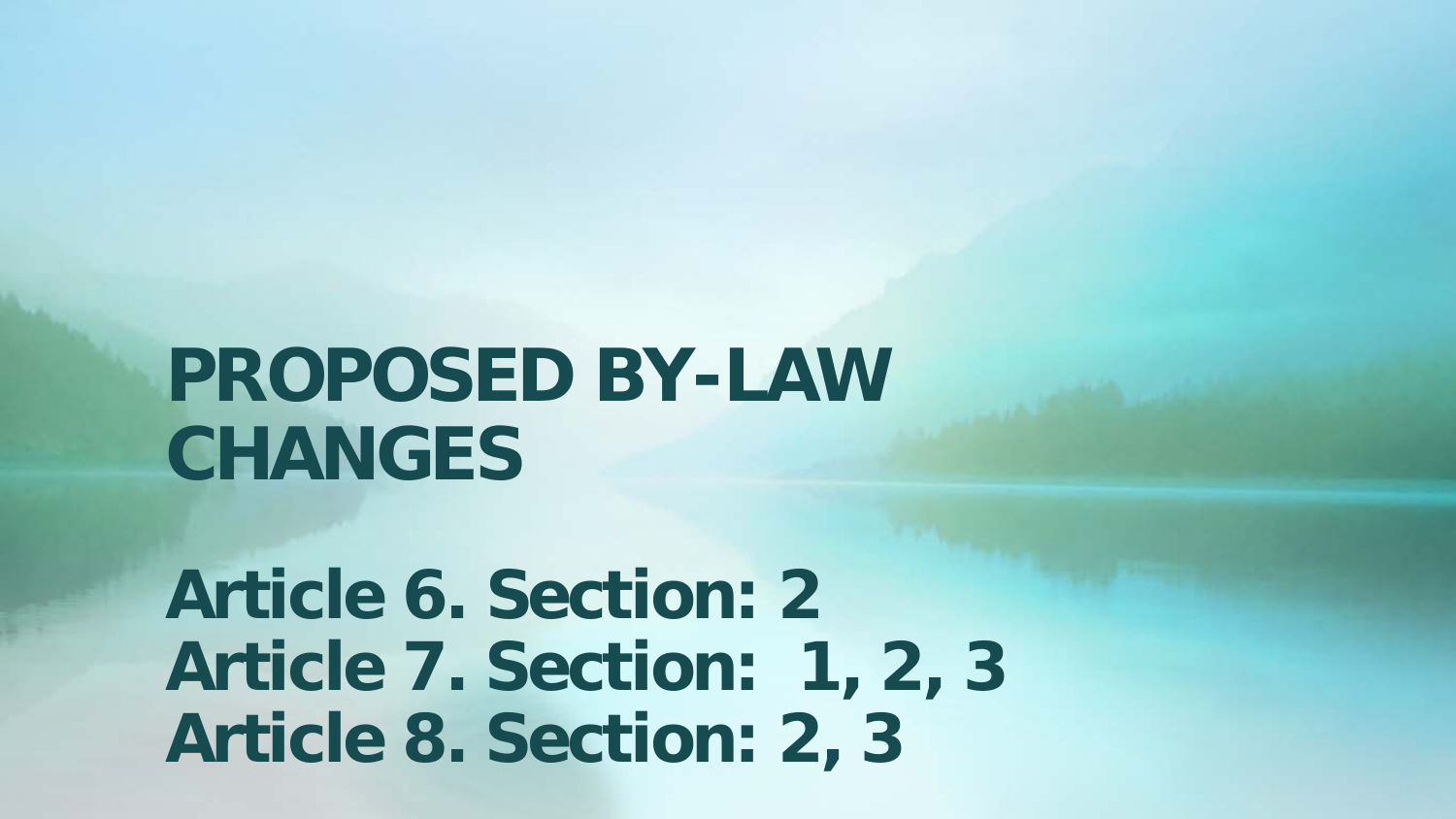#### Article 6. Rights and Obligations of Parciantes Section 2: Assessments

All parciantes shall pay assessments as required by the Commission. All monies assessed by the Acequia de La Puebla are due upon receipt of the Treasurer's<br>statement. These assessments become delinquent thirty statement. These assessments become delinquent <del>thirty</del><br>(<del>30) days</del> 45 days following the date of receipt of the billing. All delinquent accounts not paid by June 15<sup>th</sup> of each year will pay a penalty of 10% per year. The Acequia de La Puebla Commission (3) and the Mayordomo shall, by the rules and regulations of the Acequia de La Puebla, be exempt from the ditch acequia cleaning fees.

Section 73-2-26 gives the Mayordomo authority to file a court action to collect delinquent assessments.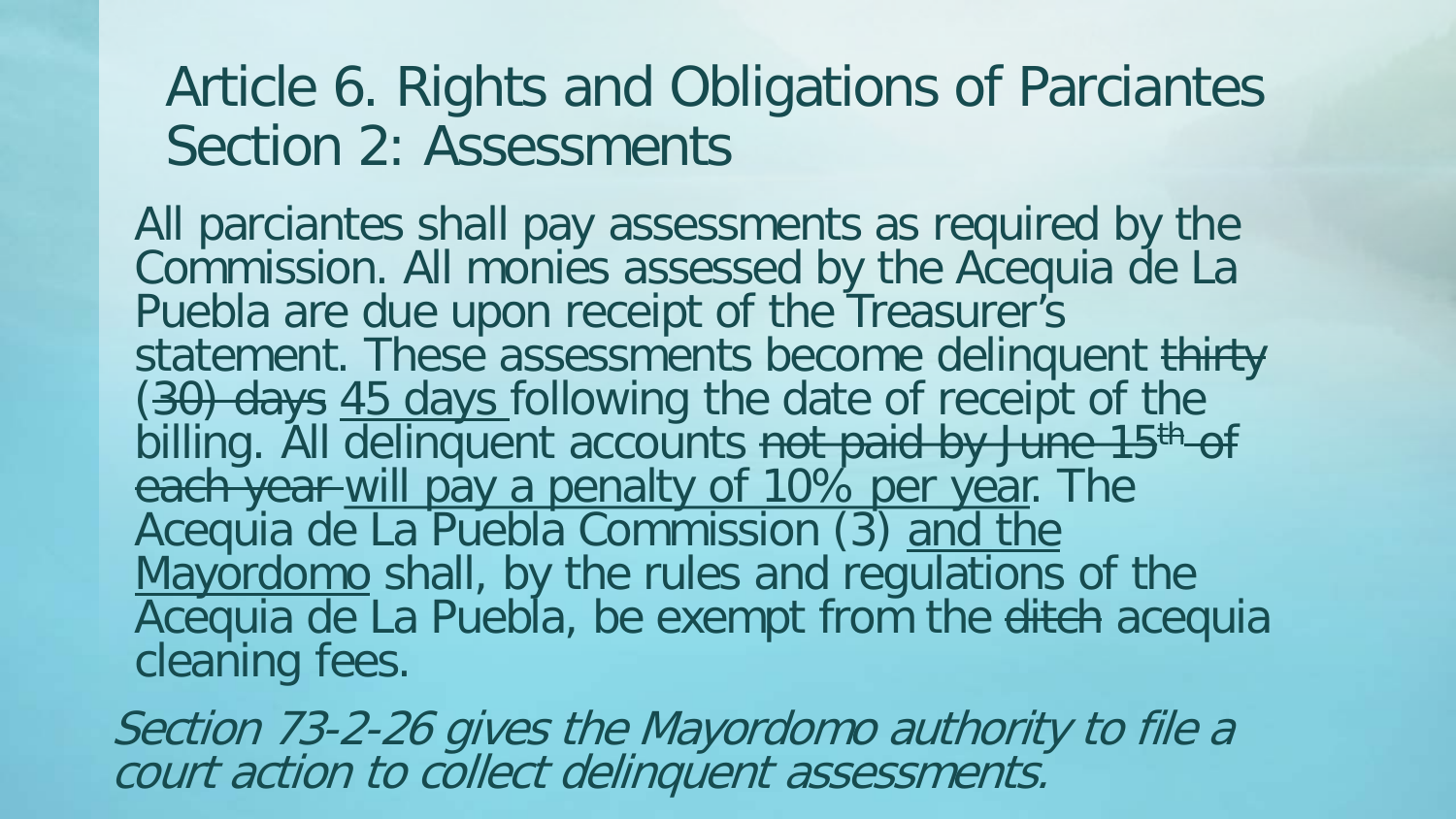#### Article 7. Easements Section 1: Definition of Easement Description of Easement and Prohibitions

Each parciante recognizes that the Acequia <u>de La Puebla,</u><br><u>including all of its laterals and sluices/desagues and the</u><br><u>sluice/desague drainage channels p</u>ossess a historical permanent easement for the purpose of <u>inspection,</u><br>maintenance, operations and improvements. No parciante may build within the easement or otherwise obstruct or limit access to this e<u>a</u>sement. The <u>scope of the </u>easement is defined as follows: The easement is as wide as necessary for maintenance, use and improvements.

Acequia easements are described in 73-2-5. State law does not define a set number of feet but states that the easement is as wide as necessary for maintenance, use and improvements. Easement rights and right of access to the easement are at Sections 72-8-3 and 73-2-5.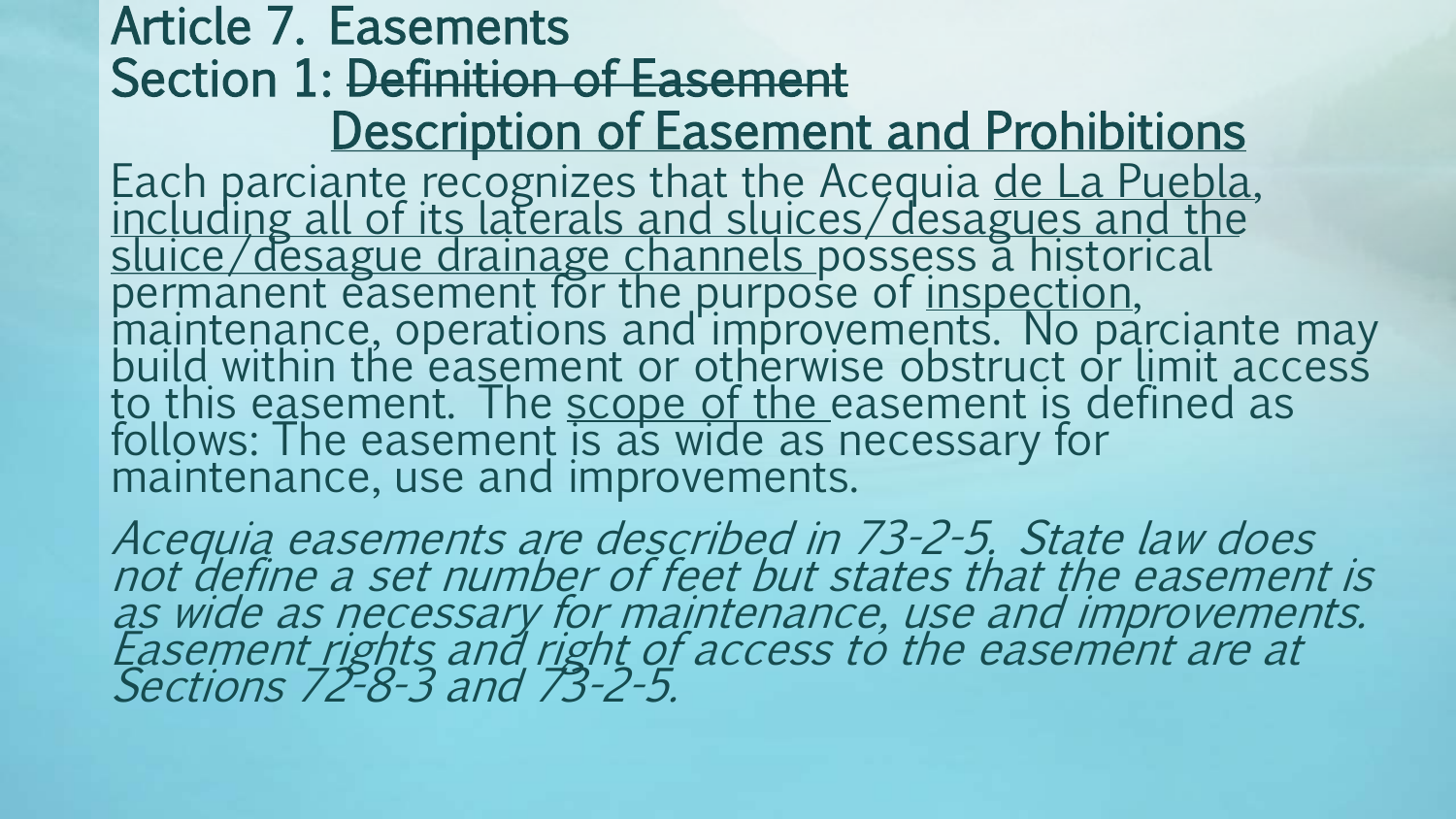### Article 7. Easements Section 2: Use Maintenance of Easement

Each <u>Acequia de La Puebla parciante agrees</u><br>that it must be shall ensure that it is possible<br>to walk the full length of the ditch along its banks. freely and safely use the acequia easement within his or her property. Therefore, For instance, if a fence or other<br>obstruction barrier crosses the ditch acequia or the easement, there must be a the barrier shall provide an accessible gate or crossover.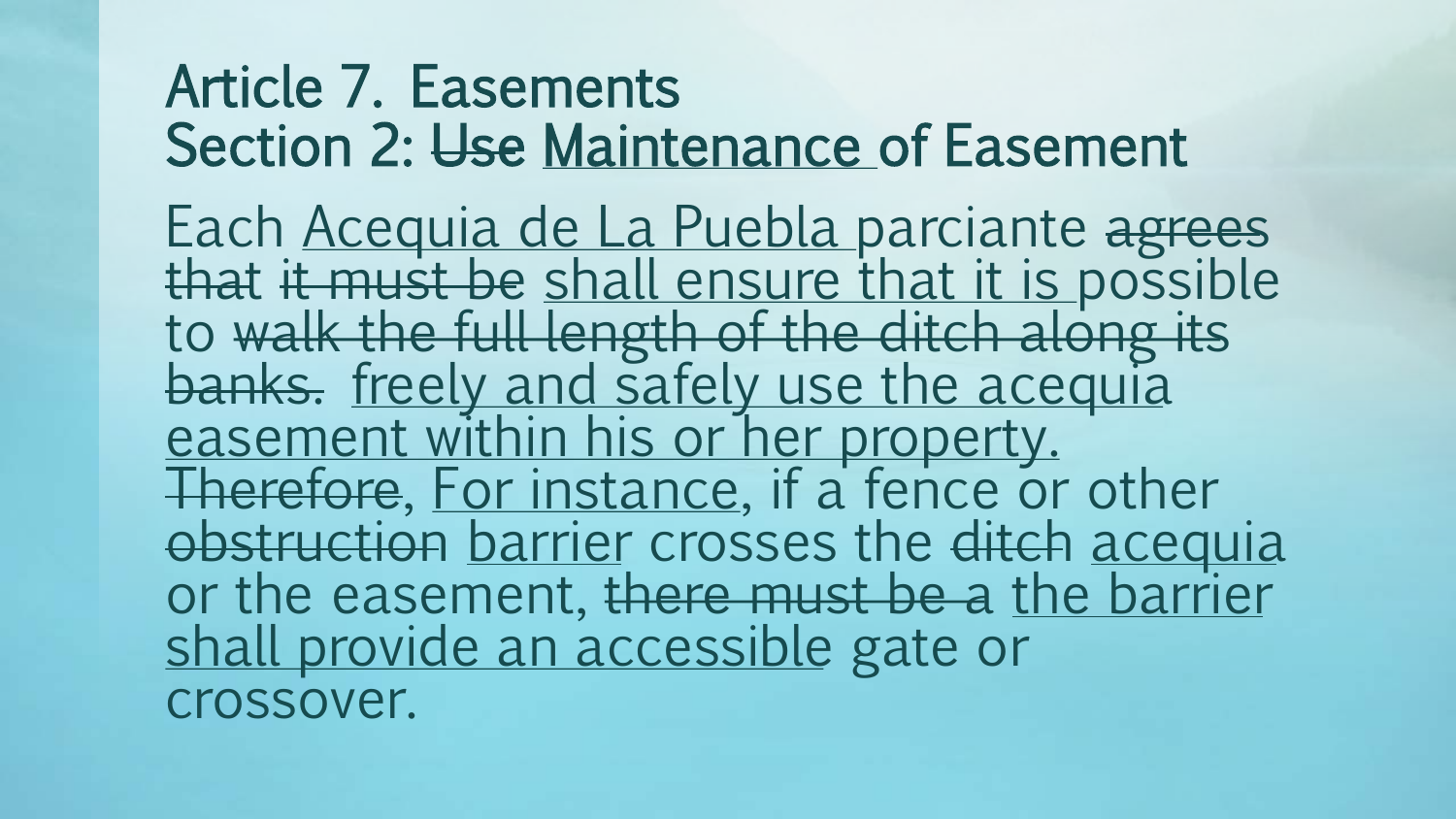### Article 7. Easements Section 3: Access to Easement

Acequia de La Puebla has the right to use the historic and customary routes or points of access to the ditch across acequia within parciantes' and non-parciantes' property and other such routes or points of access as may be necessary to afford convenient access to the ditch acequia for inspection, maintenance, operations and improvements.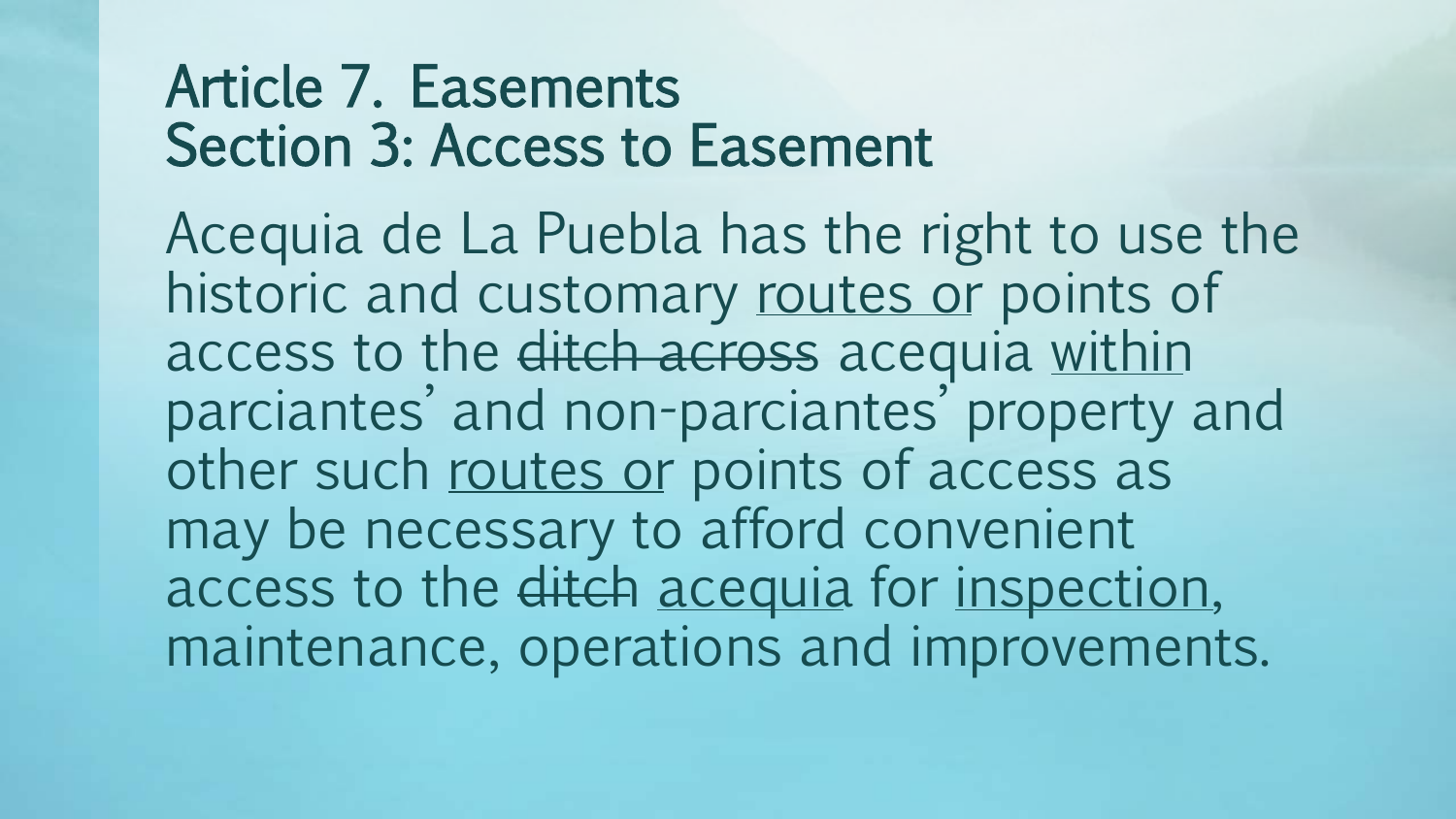Article 8. Enforcement Section 2: Illegal Use of Water or Acequia Interference Any person who, <u>contrary to an order of the Mayordomo or</u><br>Commission, interferes with the <u>Acequia de La Puebla, its</u><br>laterals, sluices/desagues, and the sluice/desague<br>drainage channels, in any manner, <u>o</u>r takes or uses water without permission of the Mayordomo or Commission<br>commits a criminal misdemeanor and may be prosecuted in<br>accordance with the laws of New Mexico. A civil and/or criminal action may also be pursued against the violator.

Acequias have several remedies for these infractions, including criminal prosecution, obtaining an injunction, and a civil penalty of up to \$5000. (Section 73-2-64 & 73-2-5). The District Attorney may assist the acequia.